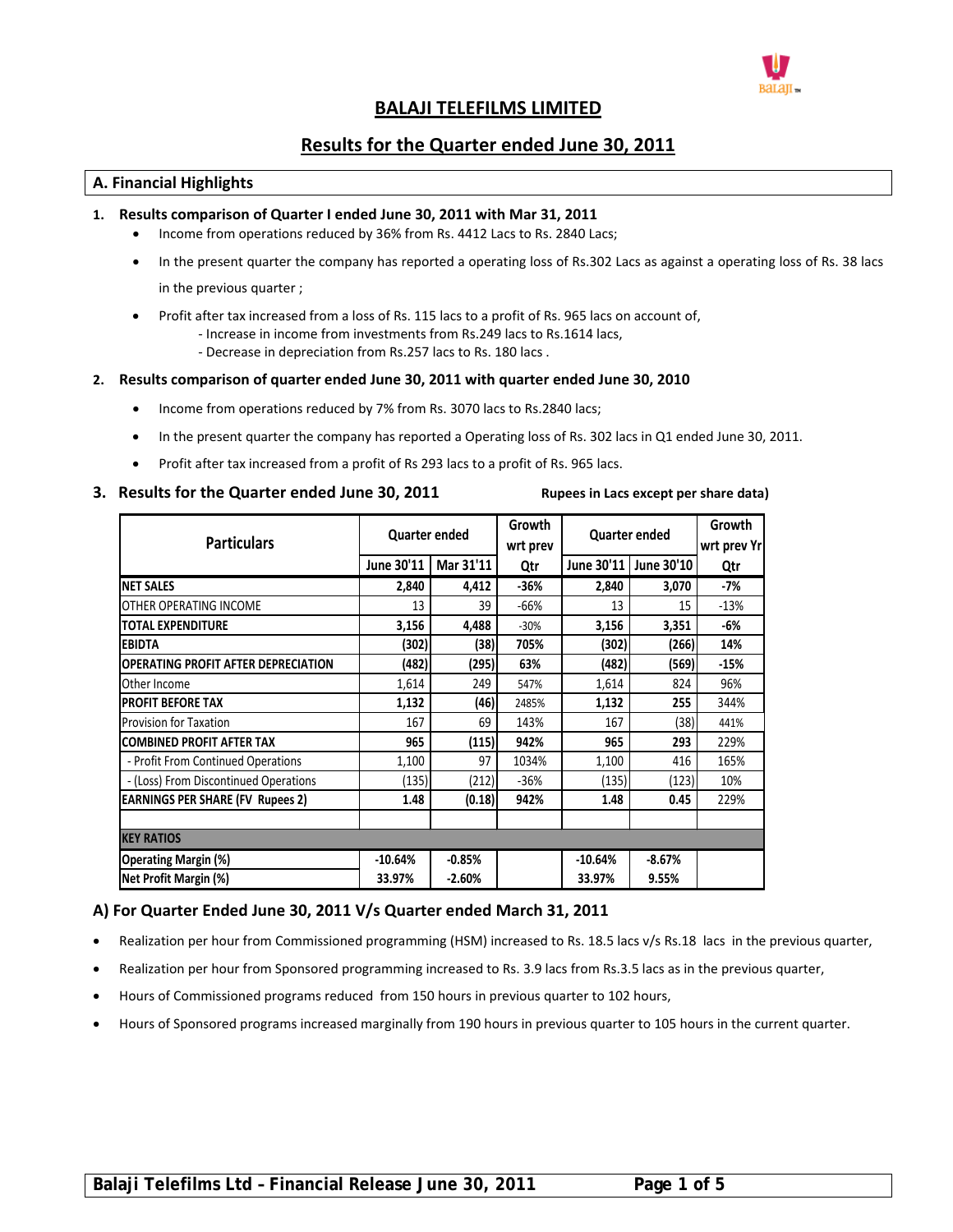

# **B) For Quarter Ended June 30, 2011 V/s Quarter ended June 30, 2010**

- Realization per hour from Commissioned programming (HSM) increased to Rs.18.5 lacs in Q1 12' as against Rs.18 lacs in Q1 11'
- Realization per hour from Sponsored programming remained constant at Rs.3.9 lacs as compared Q1 11'.
- Hours of Commissioned programs (HSM) decreased from 147 hours in Q1 2011 to 102 hours in Q1 12',
- **Hours of Sponsored programs increased from 118 hours in Q1 2011 to 105 hours in Q1 12'**.

| SHOW REPORT FOR THE QUARTER ENDED June 30, 2011<br>C) |                                                                 |                |                   |                              |                 |  |  |  |
|-------------------------------------------------------|-----------------------------------------------------------------|----------------|-------------------|------------------------------|-----------------|--|--|--|
| А:                                                    | <b>EXISTING SHOWS</b><br>1 Hindi Speaking Market - Commissioned |                |                   |                              |                 |  |  |  |
|                                                       | <b>SERIAL</b>                                                   | <b>CHANNEL</b> | <b>TIME</b>       | <b>DURATION</b><br>(In Mins) | <b>SCHEDULE</b> |  |  |  |
|                                                       | Pavitra Rishtaa                                                 | Zee Tv         | 9.00pm - 9.30pm   | 0:30                         | 5 times a Week  |  |  |  |
|                                                       | Bade Ache Lagte Ho                                              | Sony TV        | 10.30pm - 11.00pm | 0:30                         | 4 times a Week  |  |  |  |
|                                                       | Pyaar Kii Ye Ek Kahaani                                         | Star One       | 8.30pm-9.00pm     | 0:30                         | 5 times a Week  |  |  |  |
|                                                       | 2 Marathi Speaking Market - Commissioned                        |                |                   |                              |                 |  |  |  |
|                                                       | <b>SERIAL</b>                                                   | <b>CHANNEL</b> | <b>TIME</b>       | <b>DURATION</b><br>(In Mins) | <b>SCHEDULE</b> |  |  |  |
|                                                       | Maziya Priyala Prit Kalena                                      | Zee Marathi    | 8.00pm-8.30pm     | 0:30                         | 6 times a Week  |  |  |  |
|                                                       | Bandha Reshamache                                               | Star Pravah    | 8.30pm-9.00pm     | 0:30                         | 6 times a Week  |  |  |  |
| b)                                                    | South Market - Sponsored                                        |                |                   |                              |                 |  |  |  |
|                                                       | <b>SERIAL</b>                                                   | <b>CHANNEL</b> | <b>TIME</b>       | <b>DURATION</b><br>(In Mins) | <b>SCHEDULE</b> |  |  |  |
|                                                       | Kalyani                                                         | Udaya TV       | 6.00pm-6.30pm     | 0:30                         | 5 times a Week  |  |  |  |
|                                                       | Kasturi                                                         | Sun TV         | 11.30am-12.00pm   | 0:30                         | 5 times a Week  |  |  |  |
|                                                       | Kotha Bangaram                                                  | Gemini         | 7.00pm-7.30pm     | 0:30                         | 5 times a Week  |  |  |  |
| <b>B:</b>                                             | <b>CHANGES DURING THE QUARTER</b>                               |                |                   |                              |                 |  |  |  |
|                                                       | <b>SERIAL</b>                                                   | <b>CHANNEL</b> | <b>TIME</b>       | <b>DURATION</b><br>(In Mins) | <b>SCHEDULE</b> |  |  |  |
|                                                       | Kitani Mohabbat Hai                                             | Imagine TV     | 8.00pm-8.30pm     | 0:30                         | 5 times a Week  |  |  |  |
| C:                                                    | <b>NEW UPCOMING SHOWS</b>                                       |                |                   |                              |                 |  |  |  |
|                                                       | <b>SERIAL</b>                                                   | <b>CHANNEL</b> | <b>LANGUAGE</b>   | <b>DURATION</b>              | <b>SCHEDULE</b> |  |  |  |
|                                                       | 1 Ghar Mera Mandir                                              | Colors         | Hindi             | 0:30                         | 5 times a Week  |  |  |  |
|                                                       | 2 Gandhari                                                      | Zee TV         | Marathi           | 0:30                         | 6 times a Week  |  |  |  |
|                                                       | 3 Sindor Mange Tikuli                                           | Mahuaa TV      | <b>Bhojpuri</b>   | 0:30                         | 5 times a Week  |  |  |  |

# **D) Other Highlights**

1. The Company has obtained shareholders approval vide resolution passed through postal ballot, results where of were declared on 18th February, 2011 to sell and transfer as a going concern, on slump sale basis on such terms and conditions as are negotiated by the Board and/or the Managing Director it's Mobile, Internet and Education division (Collectively the "Undertakings") at not less than fair value determined by an independent firm of Chartered Accountants or any other

**Balaji Telefilms Ltd – Financial Release June 30, 2011 Page 2 of 5**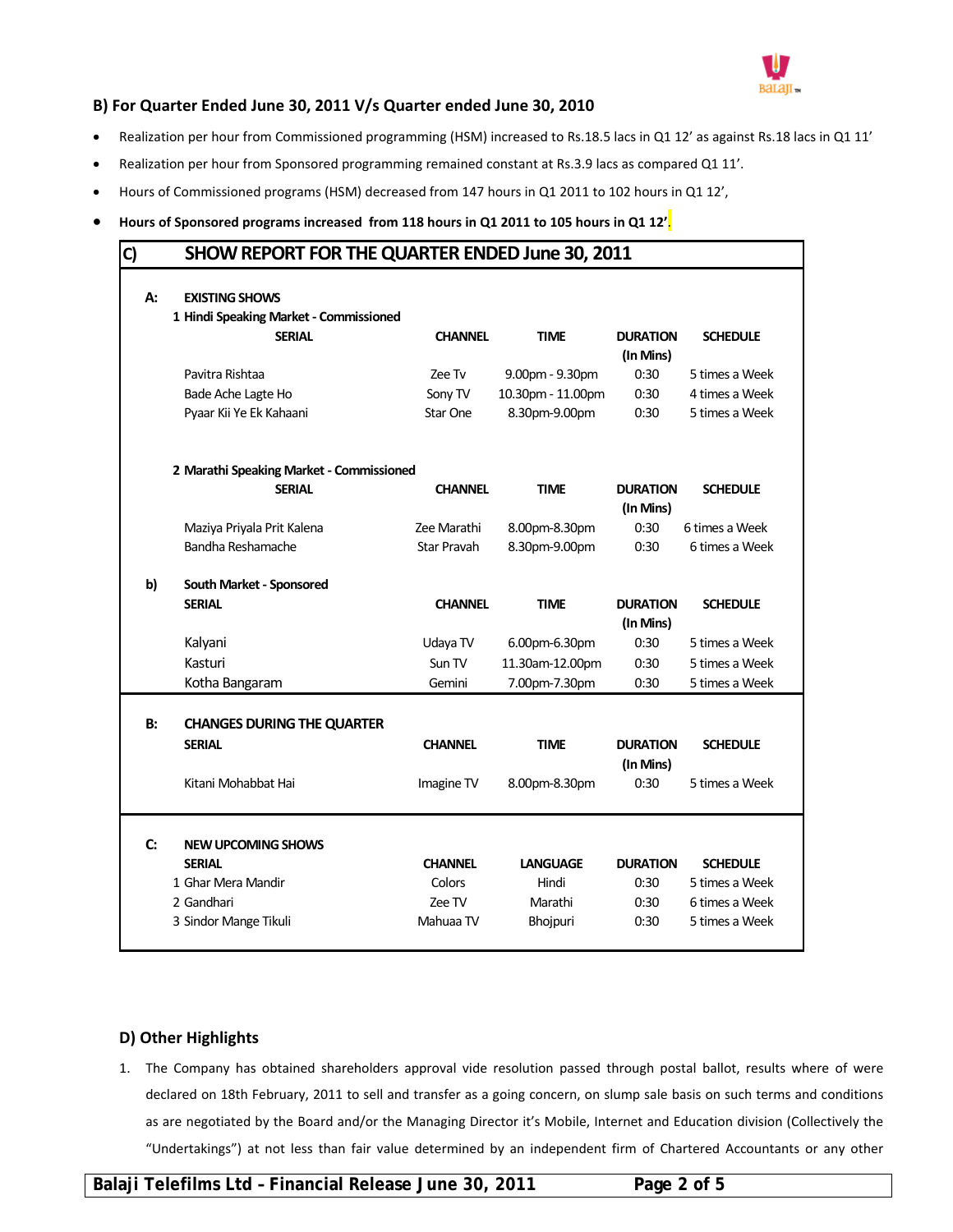

professional valuer and with effect from such date and in such manner as may be determined by the Board and/ or the Managing Director. Accordingly, the above undertakings are considered as 'discontinuing operations' in terms of Accounting Standard 24 on 'Discontinuing Operations' (AS 24).

Pursuant to this, the Net Profit after tax for the Quarter ended June 30, 2011 i.e. Rs. 965 lacs would be split into two:

- ‐ Net Profit after tax from Continuing Operations ‐ Rs. 1100 lacs and
- Net Loss after tax from Discontinuing Operations Rs. 135 lacs.

| <b>Particulars</b>         | June 2011  |                      |          | June 2010                   |                          |          | March 2011                  |           |           |
|----------------------------|------------|----------------------|----------|-----------------------------|--------------------------|----------|-----------------------------|-----------|-----------|
|                            | Continuing | <b>Discontinuing</b> |          | Discontinuing<br>Continuing |                          |          | Discontinuing<br>Continuing |           |           |
|                            | Operation  | Operation            | Total    | Operation                   | Operation                | Total    | Operation                   | Operation | Total     |
| Turnover (net)             | 2,623.19   | 217.28               | 2.840.48 | 3,052.97                    | 16.90                    | 3,069.87 | 14,931.74                   | 262.40    | 15,194.14 |
| Other Income               | ,627.63    |                      | .627.63  | 839.09                      | $\overline{\phantom{a}}$ | 839.09   | .654.42                     | 0.20      | 1,654.62  |
| <b>Total Income</b>        | 4,250.82   | 217.28               | 4,468.11 | 3,892.05                    | 16.90                    | 3,908.96 | 16,586.16                   | 262.60    | 16,848.76 |
| <b>Total Expenditure</b>   | 2,987.88   | 348.04               | 3,335.92 | 3,514.42                    | 139.45                   | 3,653.87 | 16,181.72                   | .099.03   | 7,280.75  |
| Profit / (Loss) before tax | 1,262.95   | (130.76)             | .132.19  | 377.64                      | (122.55)                 | 255.09   | 404.44                      | (836.43)  | (431.99)  |
| Provision for taxation     | 163.18     | 4.21                 | 167.39   | (38.00)                     |                          | (38.00)  | (90.33)                     | (1.28)    | (91.60)   |
| Profit / (Loss) after tax  | ,099.77    | (134.97)             | 964.80   | 415.64                      | (122.55)                 | 293.09   | 494.77                      | (835.16)  | (340.39)  |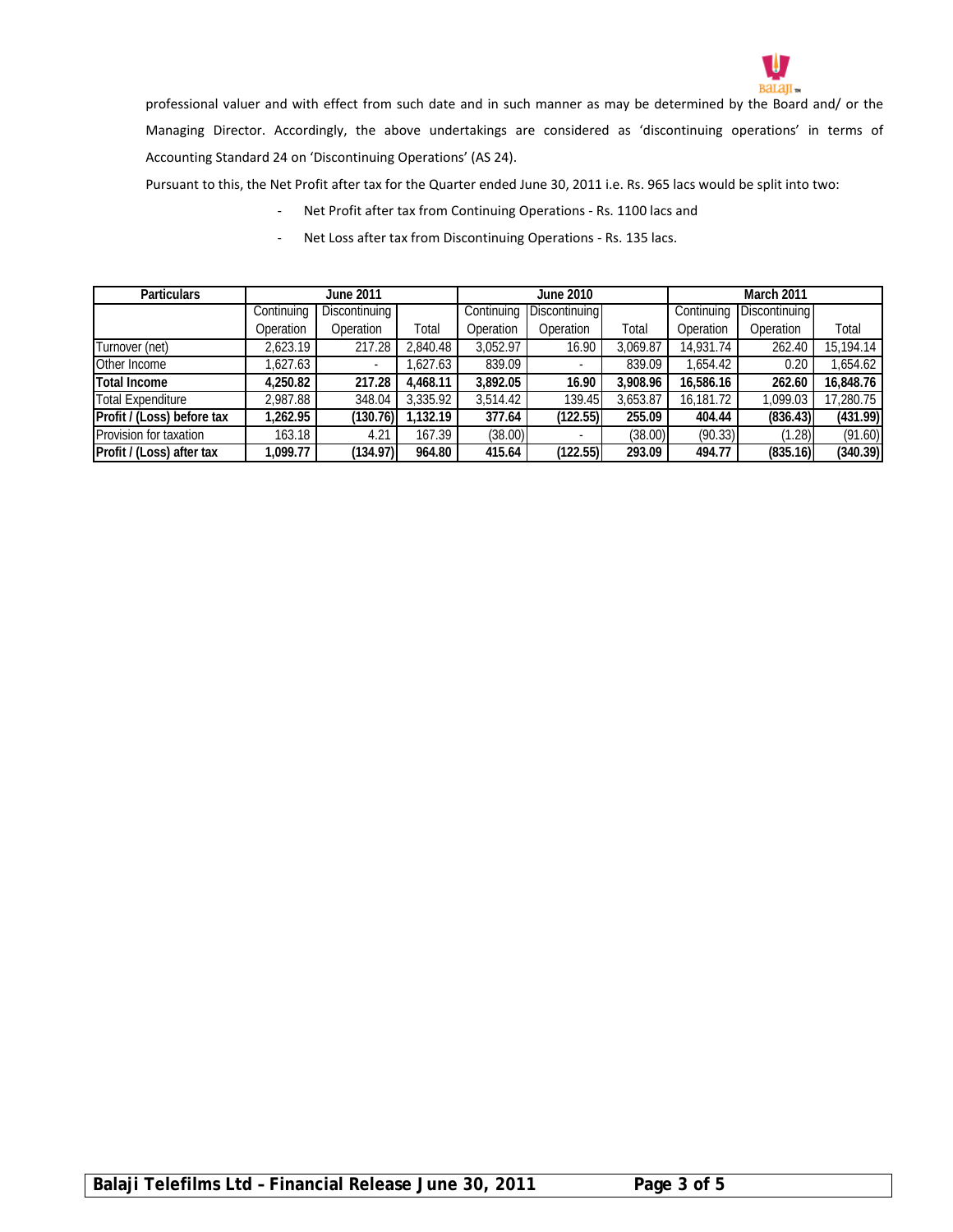

### **1. Revenues**

The Company recorded income from operations in the quarter of Rs.2840 lacs as compared to Rs.4412 lacs for the quarter ended March 31, 2011. Revenue contribution from Commissioned programming (HSM) was Rs.1885 lacs against Rs. 2711 lacs for quarter ended March 31 2011, while that of Sponsored programming was Rs. 407 lacs as against Rs. 667 lacs in the same period. The share of commissioned programming in revenues during the quarter was 82% while that of sponsored programming was 18%.

The revenue‐wise distribution between commissioned and sponsored programming during the quarter ended June 30, 2011, is as follows:

|                       |               | <b>Revenue for Q Ending (Rupees in Lacs)</b> |        | Percentage    |          |               |  |
|-----------------------|---------------|----------------------------------------------|--------|---------------|----------|---------------|--|
| <b>Show Type</b>      | <b>Jun-11</b> | $Mar-11$                                     | Jun-10 | <b>Jun-11</b> | $Mar-11$ | <b>Jun-10</b> |  |
| <b>ICommissioned*</b> | 1,885         | 2,711                                        | 2,604  | 82%           | 80%      | 85%           |  |
| <b>Sponsored</b>      | 407           | 667                                          | 466    | 18%           | 20%      | 15%           |  |
| <b>Total</b>          | 2,292         | 3,378                                        | 3,070  | 100%          | 100%     | 100%          |  |

*(\* Excludes regional segment and Event business)*

#### **2. Operational**

#### **A. Content for TV Channel ‐ Programming Mix**

Commissioned & Sponsored Programs

The hour‐wise programming distribution during the quarters ended June 30, 2011 as compared to previous year and quarter is as follows:

|                  |          | Hours for Q Ending |        | Percentage |          |               |  |
|------------------|----------|--------------------|--------|------------|----------|---------------|--|
| <b>Show Type</b> | $Jun-11$ | $Mar-11$           | Jun-10 | $Jun-11$   | $Mar-11$ | <b>Jun-10</b> |  |
| Commissioned*    | 102      | 150                | 217    | 49%        | 44%      | 55%           |  |
| <b>Sponsored</b> | 105      | 190                | 177    | 51%        | 56%      | 45%           |  |
| <b>Total</b>     | 207      | 340                | 394    | 100%       | 100%     | 100%          |  |

*(\* Excludes regional segment and Event business)*

#### **3. Other Income**

The Other Income during the quarter increased from Rs. 249 lacs in Q4 to Rs.1614 lacs in Q1 and Rs.824 lacs in the previous year quarter ended June 30,2010.

#### **4. Gross Block**

The Company's fixed assets stood at Rs. 8597 Lacs as on June 30, 2011, This includes investment in,

- ‐ a state‐of‐the art studios, cameras & equipments,
- land at Mira Road

#### **5. Investments**

As on June 30, 2011, the Company's total investments were at Rs.23103 lacs including Rs.3000 lacs invested in wholly owned subsidiary – Balaji Motion Pictures Ltd. Out of the above, Rs.20103 lacs was invested in units of mutual funds as compared to Rs. 17608 lacs as on March, 31 2011.

#### **6. Debtors**

The Company's debtors (in days of income) are at 126 days as on June 30, 2011 as compared to 117 days as on March 31, 2011.